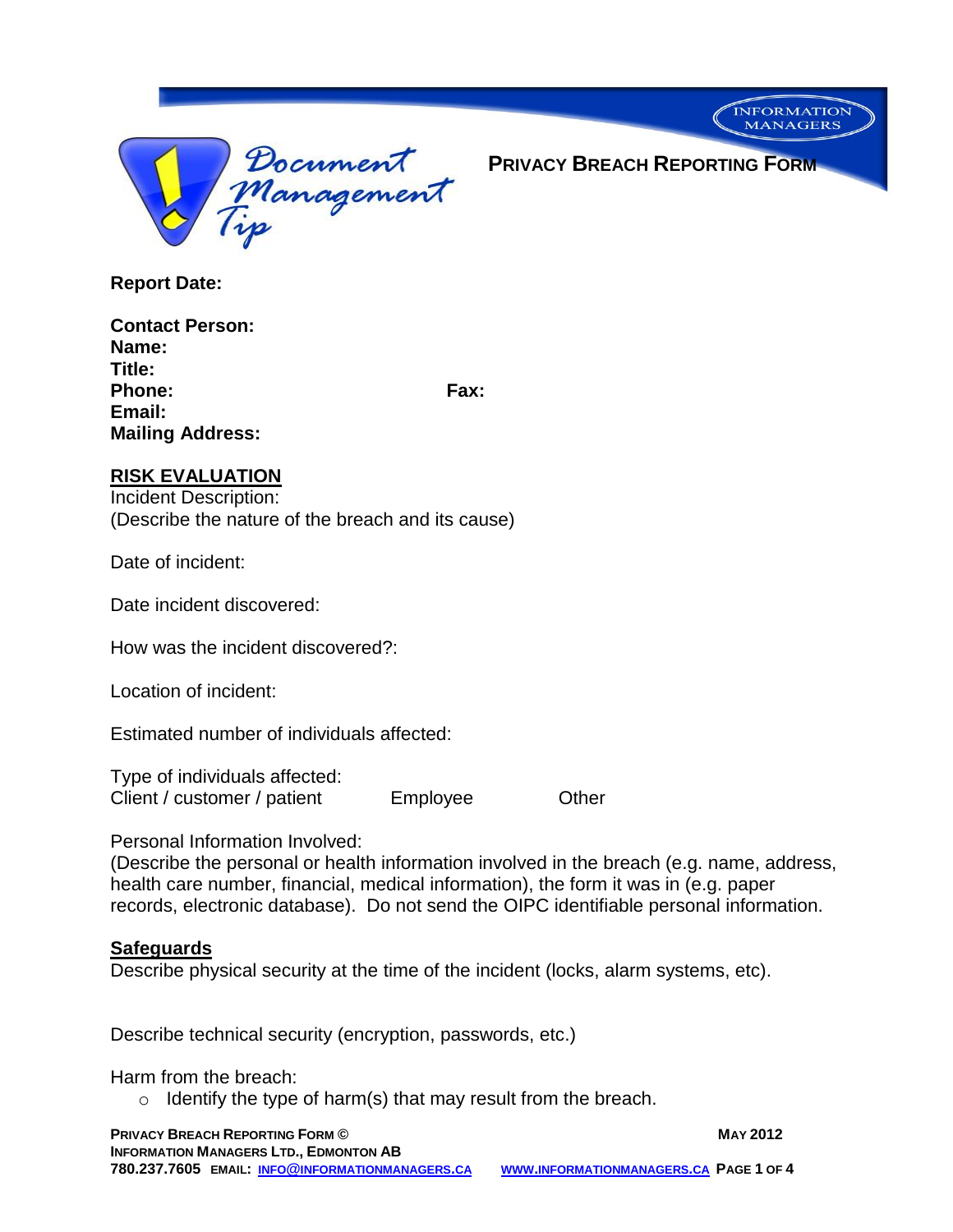$\circ$  Identify theft (most likely when the breach includes loss of health insurance number, credit card numbers, debit card numbers with password information and any other information that can be used to commit financial fraud)

**INFORMATION MANAGERS** 

- o Risk of physical harm (when the loss of information places any individual at risk of physical harm, stalking or harassment)
- o Hurt, humiliation, damage to reputation (associated with the loss of information such as mental health records, medical records, disciplinary records)
- $\circ$  Loss of business or employment opportunities (usually as result of damage to reputation to an individual)
- $\circ$  Breach of contractual obligations (contractual provisions may require notification of third parties in the case of a data loss or privacy breach)
- $\circ$  Future breaches due to similar technical failures (notification to the manufacturer may be necessary if a recall is warranted and/or to prevent a future breach by other users)
- o Failure to meet professional standards or certification standards (notification may be required to professional regulatory body or certification authority)
- o Other (specify)

### **Notification**

Has your Privacy Officer / Responsible Affiliate been notified?

- o Yes Who was notified and when?
- $\circ$  No When to be notified?

Have the police or other authorities been notified (e.g. professional bodies or person required under contract)?

- o Yes Who was notified and when?
- $\circ$  No When to be notified?

Have affected individuals been notified?

- o Yes Form of notification and when?
- o No When to be notified?

Describe the notification process (e.g. who was notified, the form and content of notification. Please provide a copy of notification to the OIPC).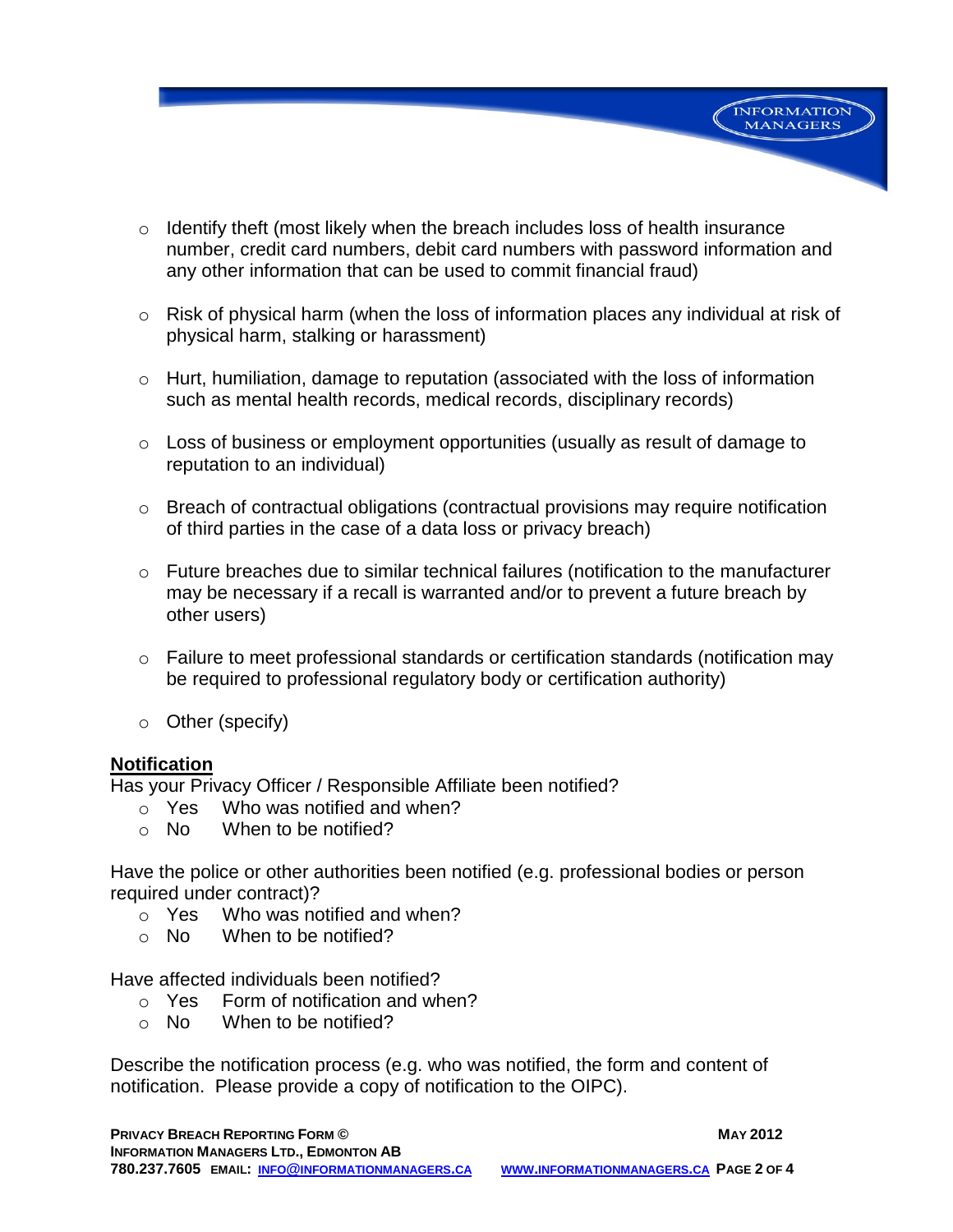

You may wish to provide the OIPC with any additional information you have collected regarding the breach, including:

- Steps that have been taken to reduce the risk of harm (e.g. recovery of information, locks changed, computer systems shut down),
- Internal investigation reports or findings,
- Long term strategies you intend to implement to correct the situation (e.g. staff training, policy development)

# **Education**

What additional education has been developed / provided to review / update policies, procedures, or training to:

- Individuals directly involved in the privacy breach?
- **Organization**

What sanctions (if any) have been applied to individuals directly involved in the privacy breach?

However, as noted above, if you intend to seek advice from the OIPC regarding how to respond to the breach and what actions should be taken, you should report the incident as soon as possible even where the above information is not yet available.

Once completed, submit the Privacy Breach Report form to the OIPC at the address below. It is preferable to submit the form by fax where timing is an issue.

Office of the Information and Privacy Commissioner Calgary (PIPA): #500, 640 - 5 Avenue SW Calgary, Alberta T2P 3G4 Fax: (403) 297-2711 Phone: (403) 297-2728

Edmonton (FOIP and HIA): #410, 9925 - 109 Street Edmonton, Alberta T5K 2J8 Fax: (780) 422-5682 Phone: (780) 422-6860 Toll Free: 1-888-878-4044 Email: generalinfo@oipc.ab.ca

Organizations regulated by PIPA are REQUIRED to notify the Commissioner of any incident involving the loss of or unauthorized access to or disclosure of personal information, where a reasonable person would consider that there exists a real risk of significant harm to an individual as a result of the incident (PIPA section 34.1)

**PRIVACY BREACH REPORTING FORM © MAY 2012 INFORMATION MANAGERS LTD., EDMONTON AB 780.237.7605 EMAIL: INFO@INFORMATIONMANAGERS.CA WWW.INFORMATIONMANAGERS.CA PAGE 3 OF 4** To notify the OIPC about a privacy breach under PIPA, use the reporting form from: